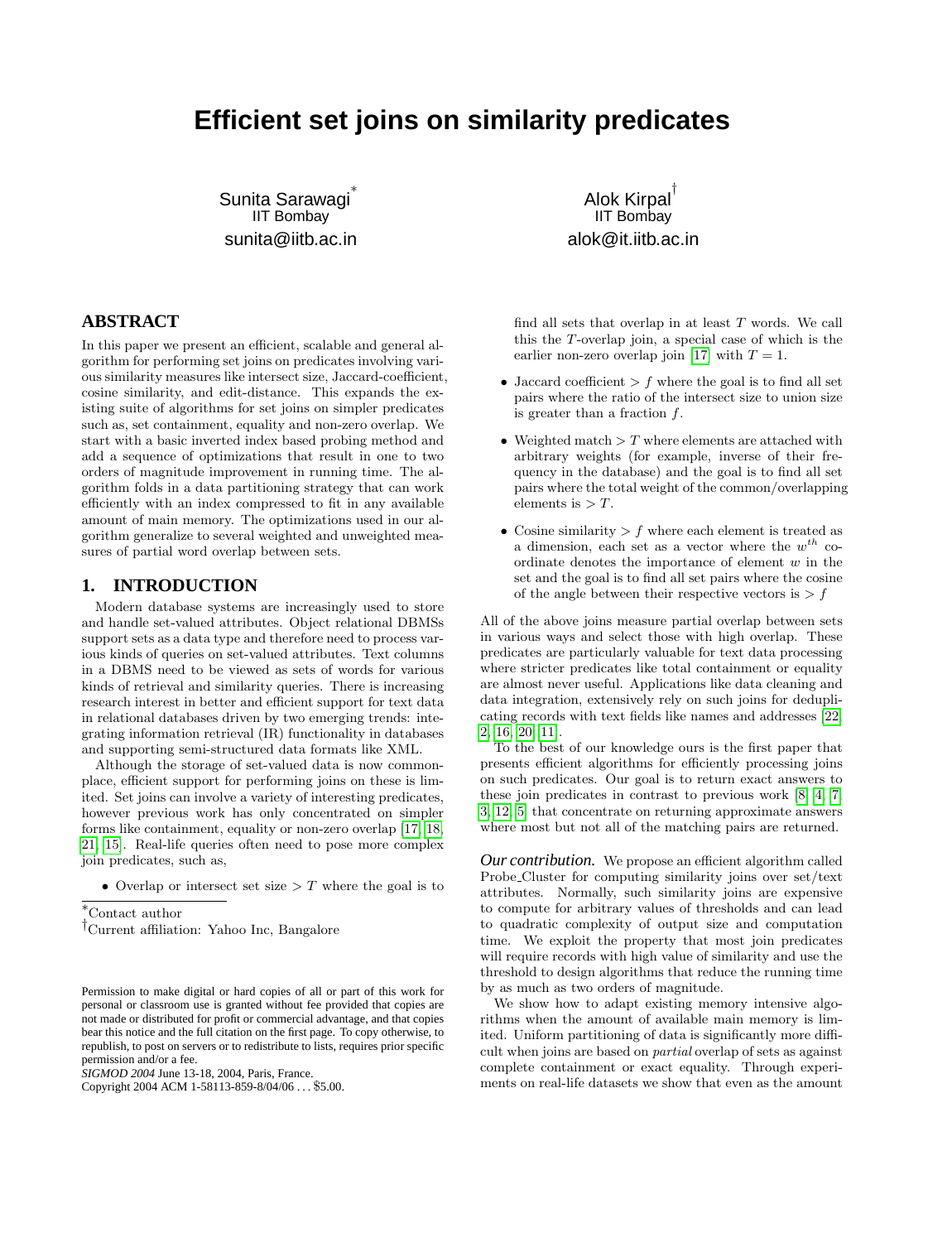of memory is reduced by a factor of fifty, running time stays within a factor of 2.5 of the full memory version with our partitioning strategy.

We present a general framework for optimizing the evaluation of joins based on several kinds of thresholded similarity functions, including but not limited to, intersect size, Jaccard coefficient, cosine similarity and their weighted counterparts. We quantify the effectiveness and generalizability of this framework by showing that the running time for the same output size stays the same even when produced via highly varied similarity predicates.

*Outline.* We first review three existing algorithms from information retrieval, database and data mining literature, and show how these can be adapted for overlap-joins (Section [2\)](#page-1-0). In Section [3](#page-2-0) we propose a series of successive enhancements over existing algorithms. For each proposed enhancement, we report the reduction in running time. We prefer this layout to presenting a final algorithm and then reporting bulk numbers since it enables a better understanding of the reason and benefit of each feature of a new algorithm. None of the proposed algorithms handle arbitrarily large data set sizes since they rely on large in-memory datastructures. In Section [4](#page-5-0) we adapt our optimized algorithm to work with limited memory. In presenting these algorithms we initially considered the weighted T-overlap join. In Section [5](#page-7-0) we show how these can be extended for other partial overlap predicates. Related work appears in Section [6.](#page-10-0)

## <span id="page-1-0"></span>**2. ALGORITHMS FOR SIMILARITY JOINS**

We are given a finite universe  $U$  of elements or words  $w_1, w_2 \ldots w_W$ , and a collection of records or set over U. Each word is associated with a given weight (default 1). Given a threshold  $T$ , our goal is to find *all* pairs of sets such that the total weight of common words between them is greater  $\geq T$ . We call this the T-overlap join. In this paper we will describe our algorithms assuming self-joins. The extension to non-self-joins is obvious.

### <span id="page-1-1"></span>**2.1 Probe-Count**

The Probe-Count algorithm is derived from the way keyword queries are answered during Information Retrieval [\[23\]](#page-11-15) using an inverted index. The inverted index maps words to the list of record identifiers that contain that word. Such an index can be constructed in memory in one sequential scan of the data by inserting each scanned record into the record list associated with all words the record contains.

After constructing the inverted index, scan the data again. For each record  $r$ , probe the index using each word in  $r$ . This will yield a set of record lists corresponding to matching words. Each list  $l_w$  corresponding to word w of r is associated with a weight $(w)$ . Merge the record lists to find all records that appear in lists whose total weight  $>$  the threshold T.

Merging of lists can be time-consuming since each list can contain a large number of record identifiers (RIDs). An established optimization is to create the index in such a way that the RIDs within a list are sorted. Then during merging we just need to maintain a frontier of the lists and at each step advance the frontier to the next RID which appears in lists whose total weight adds up to more than T. Such an RID can be found efficiently by using a heap to maintain the frontiers of all lists being merged. We then repeatedly pop the minimum RID from the heap, accumulate its weight if successive popped RIDs are the same, and push in the heap the next RID from the frontier of the popped list.

Let  $n_w$  denote the number of records containing word w and t denote the average number of words per record. The Probe count algorithm requires  $O(\sum_{w} n_w^2 \log(t))$  comparisons since a record list  $l_w$  associated with word w is selected for merging as many times as there are number of records in it, that is,  $n_w$  times. Each merge operation is roughly over  $t$  lists and since we are using a heap the merge time gets multiplied by  $log(t)$ . The memory required by Probe<sub>-count</sub> to store the inverted index is  $O(\sum_{w} n_w)$ 

## **2.2 Pair-Count**

Another way to use the inverted index to find all T-overlap record pairs is suggested in [\[4\]](#page-11-10) where the second step is to create pairs of RIDs within each record list in the inverted index. In a list  $l_w$  with  $n_w$  records and of weight $(w)$ , this will create  $n_w(n_w - 1)/2$  items of the form (RID<sub>1</sub>, RID<sub>2</sub>, weight $(w)$ ). Aggregate the RID pairs over all lists to sum the total weight of each RID-pair. Finally, retain only pairs with total weight above the threshold T.

This will be a natural join plan when a set is expressed in the unnested representation where for each set-element pair we have an entry in a table. Then the above can be expressed as a self-join followed by group-bys to aggregate counts of each RID pair as show in [\[11,](#page-11-8) [12\]](#page-11-13).

The Pair count algorithm aggregates  $\sum_{w} n_w^2$  pairs. We used a hash-function to do the aggregation, thus the time taken is  $O(\sum_{w} n_w^2 H)$  where H is the time to hash a record pair. Estimating  $H$  is hard because in practice it does depend on the size of the entries inserted in the hash table due to collisions and other factors. The biggest problem of Pair count is the huge amount of memory required to store all the distinct pairs over all the lists.

### <span id="page-1-2"></span>2.3 Word\_Groups

An interesting variant is to map this problem to the wellknown frequent itemset mining algorithms with the wordids as the items and the RIDs as the transactions. The minimum support is two and the maximum itemset weight set to  $T$ . We can then use an efficient frequent itemset mining algorithm like Apriori [\[1\]](#page-11-16) and FP-growth [\[13\]](#page-11-17) to find all itemsets with total weight no less than  $T$  along with the list of RIDs that contain it. From each such list of RIDs, we output pairs of RIDs.

The main shortcoming of this method is that the groups of RIDs associated with an itemset can be overlapping. The same pair will be generated from all itemsets of weight T that can be formed out of the common words between the record pair. This is unnecessary since our goal is met by having any one group output a T-overlap record. For example, if a pair of records have  $2T$  overlapping words they will appear in  $C(2T, T)$  combinations of itemsets. A number of tricks can be used to reduce the blowup in the number of groups.

The first idea is to output small groups early even before the total weights of the items reaches  $T$ . An absolute support of 2 is otherwise too small for most frequent itemset mining algorithms. An itemset with support smaller than M records but greater than 2 is output and pruned from growing larger itemset. M can be set to a small number like 5.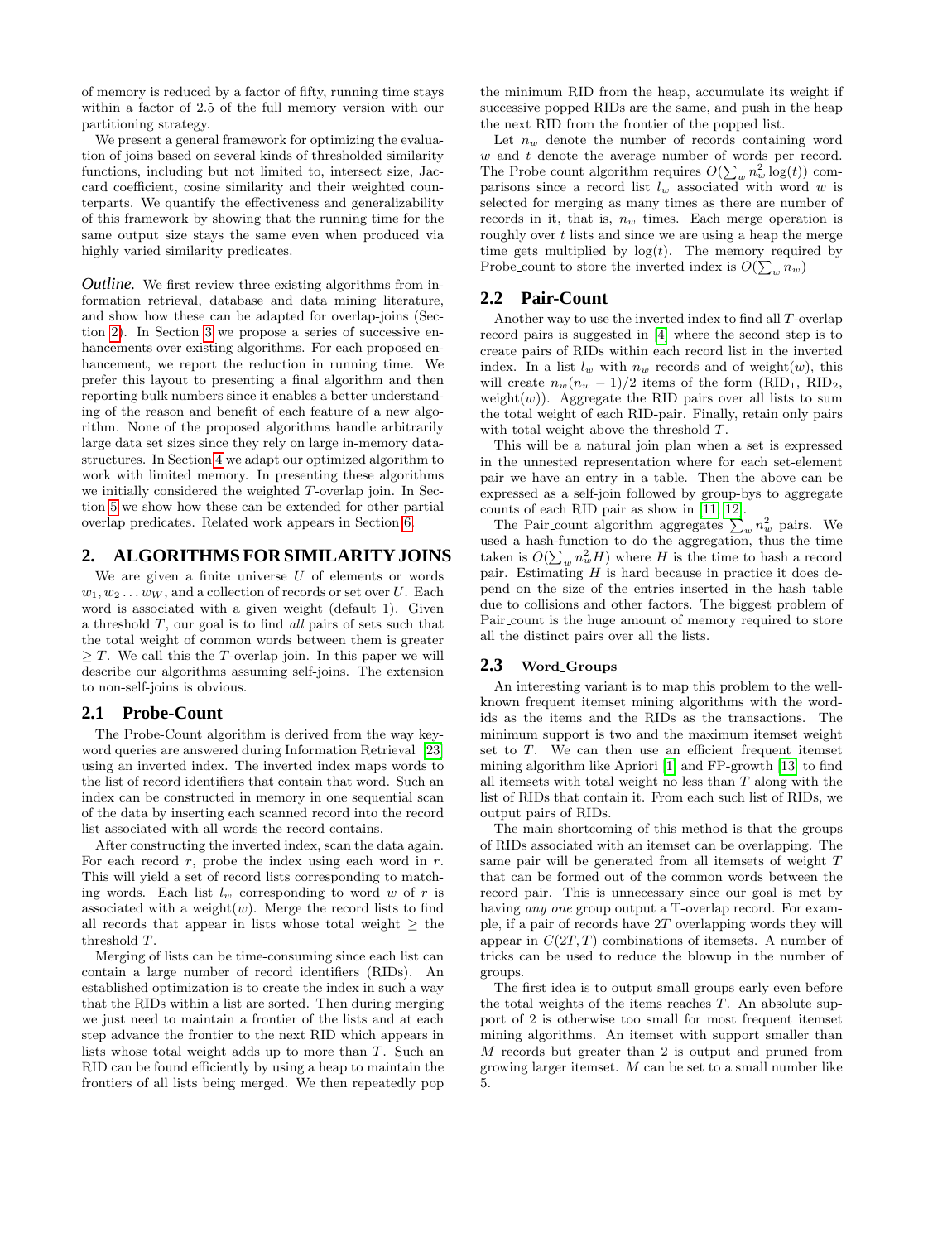The second idea is to periodically at each level, merge itemsets with highly overlapping sets of records. We cannot afford to compare all possible pairs of itemsets and explicitly check for overlap in RIDs. Instead we rely on hash functions that can bucket together sets that have high overlap. One such is the MinHash function that has already been used successfully in other applications [\[7,](#page-11-11) [4,](#page-11-10) [6\]](#page-11-18). The MinHash function provides a signature for a set of RIDs such that the probability that the signatures of two sets is equal is directly proportional to their overlap amount (measured as the ratio of the size of the intersection and the size of the union). The basic idea is to define a random order of the record identifiers (RIDs) and select the minimum index in the new ordering as the signature. This estimate can be made more accurate by selecting  $k$  signatures instead of one using k independent hash functions to define the random ordering. Thus, the fraction of common RIDs between two lists  $g_1$  and  $g_2$  is estimated as:

$$
S(g_1, g_2) = \frac{|\{i|h_i(g_1) = h_i(g_2)\}|}{k}
$$

where  $h_i(g)$  is the MinHash on set g using the *i*th hash function.

We use the  $k$  MinHash signatures of each group to collapse all overlapping lists using the following algorithm. Treat each list  $g$  as a record associated with  $k$  words of the form  $\{1.h_1(q), \ldots k.h_k(q)\}\$ . Merge lists that overlap in more than  $kp$  words where p is a parameter of the compaction algorithm. The Probe Cluster algorithm described in Section [3.4](#page-5-1) can be used to efficiently create such clusters in a single pass.

#### <span id="page-2-2"></span>**2.4 Experimental comparison**

Our first step was to evaluate each of these three variants of existing algorithms for the purpose of performing the Toverlap join. We performed experiments on various kinds of sets obtained from two real-life datasets.

The Citation dataset consists of citation entries downloaded from CiteSeer by searching on the lastnames of the 100 most frequently referred authors. This gave us 250,000 citations of size 72 MB. The raw data had no underlying structure. We segmented the text record into five fields namely, author, title, year, page number and rest using Cite-Seer's scripts.

The Address dataset consists of names and addresses obtained from various utilities and government offices of the city of Pune in India. The data had ten attributes: "lastname, firstname, middlename, Address1,  $\cdots$  Address6 and Pin" and a total of 500,000 records of total size 40 MB.

From each of these datasets, we derived various kinds of sets, corresponding to common similarity functions that would arise when identifying duplicate entries in these lists. In Table [1](#page-2-1) we show a list of four such functions along with the average number of elements per set and the total number of distinct elements (or words). The first function, Allwords treats all words in the entire citation entry as the set whereas All-3grams forms sets out of each 3grams (sequence of three letters) in the citation, Similarly, we have two kinds of sets for the address dataset. Because of space limitation, in this paper we will only report graphs from experiments on the first function of each of the datasets, namely All-words from the citation database and All-3grams from the address dataset.

The experiments were performed on an IBM X220 server

| Average set size Number of elements |
|-------------------------------------|
|                                     |
|                                     |
|                                     |
|                                     |
|                                     |
|                                     |
|                                     |

<span id="page-2-1"></span>Table 1: Similarity functions along with the average size of the set over which they are computed and the total number of distinct elements over all sets in the data

with 2 GB of main memory and dual Xeon processors rated at 1.1 GHz.

*Summary of experiments with initial algorithms.* Our experiments with the above similarity functions and various values of threshold ranging from 90% to 20% of the average set size, showed that none of the three algorithms in the present form can process the whole of the citation or address dataset within a reasonable number of hours even for the highest threshold of 87%.

The Pair count algorithm is not a viable option for even medium sized datasets. Even at 20,000 records the number of record pairs it generates does not fit in one gigabyte of main memory. Converting the algorithm to perform an external sorting/aggregation of the pairs is also not an option because the large intermittent number of pairs will lead to high disk read/write overheads. This algorithm was proposed in [\[4\]](#page-11-10) for finding mirror pages where the special hash signature on word-grams was such that the number of entries per list was a small fraction of the database size. The signature used there is not guaranteed to return all possible predicates that match the threshold criteria. We believe that in most real-life dataset, where the goal is to find exact matches it will be hard to build hash functions that can avoid the problem of large lists arising from skewed word frequencies.

The Probe count algorithm required significantly smaller memory sizes but it spent too much time in the list merge operation. Even for 50,000 records and the highest threshold of 80%, it required more than 90 minutes to complete. When run on the entire 250,000 records, the join did not complete in 16 hours! A well-known optimization is to remove stopwords, we will discuss this in the next section.

The Word Group algorithm is competitive for small datasets but it suffers in terms of the amount of overlap it generates across groups resulting in large number of implied pairs. Although the compaction step reduces the amount of this overlap, significant time is wasted in unnecessary generation and compaction of groups. Also, with increasing number of records the memory requirement shoots up sharply. For example, at 50,000 records and a threshold of 73% ( $T = 17$ ), the memory consumed was more than 2 GB after three levels of itemset generation. An FP-growth based implementation took much less memory but did not complete in two hours. None of these algorithms are meant to be run on such low support values.

# <span id="page-2-0"></span>**3. OPTIMIZATIONS ON EXISTING ALGO-RITHMS**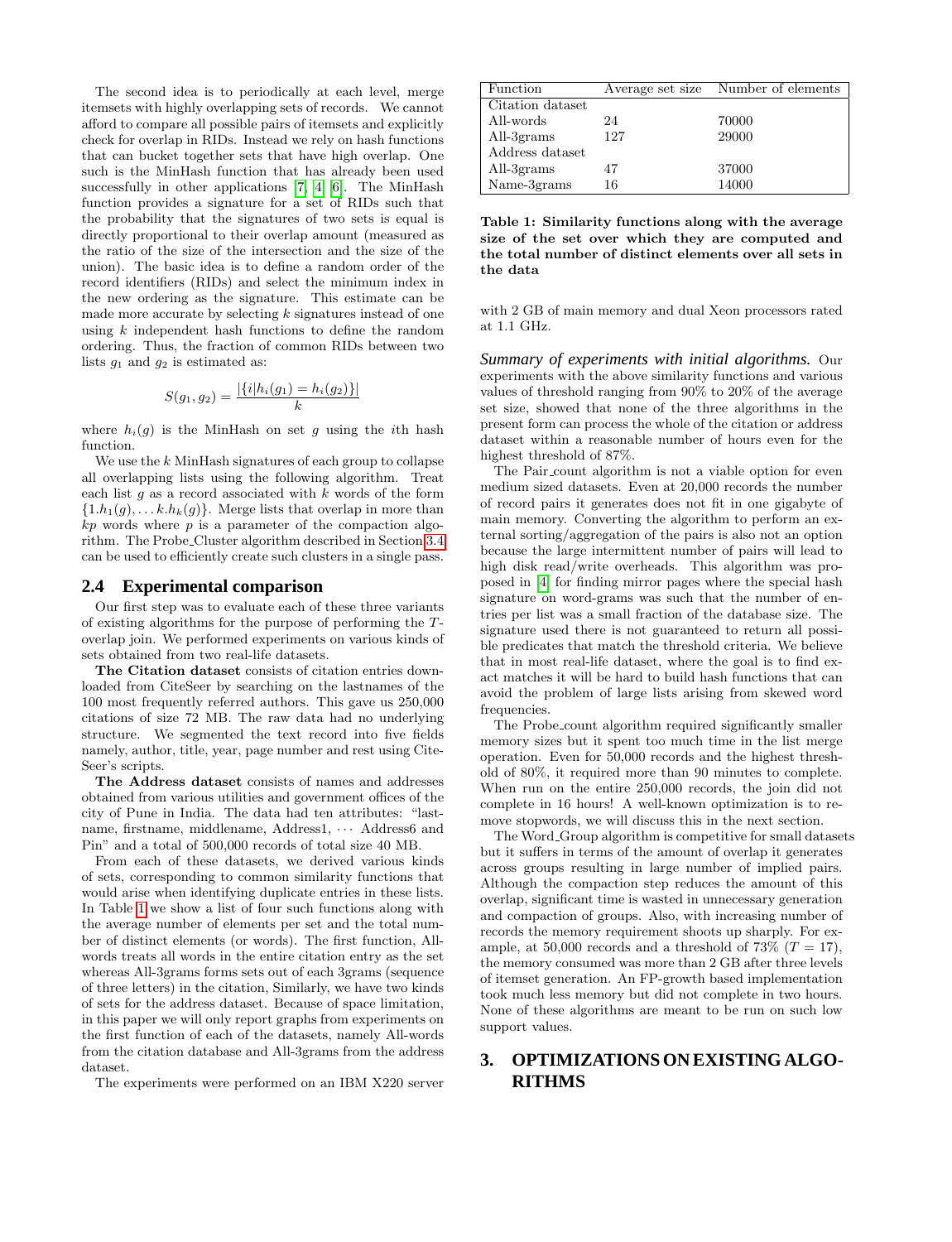The above experimental evaluation found that all three algorithms are either too slow and/or require too much memory. We present a number of optimizations to make them more practical.

#### <span id="page-3-2"></span>**3.1 Optimized threshold sensitive list merge**

The main bottleneck in the Probe count algorithm is the time required to merge the RID lists obtained during the probe of the inverted index. As mentioned in Section [2.1,](#page-1-1) the established method of doing the merge is to insert the frontier of the sorted lists in a heap. Then repeatedly find the minimum and accumulate its weight if successive minimum values are the same.

We propose a mechanism to improve merge efficiency by exploiting the threshold T. Most real-life datasets follow an extremely skewed distribution of the frequency of occurrence of words and most of the time is spent in merging a few large lists. A known trick to handle skew in the IR community is to remove words with very high frequency of occurrence (these are called stop words). We can easily adapt this idea in computing T overlap joins using Probe count by marking the top  $T - 1$  highest frequency words as stopwords and reducing the threshold for a record  $T$  by the number of stopwords it contains. We call this variant the Probe stopWords algorithm.

We next propose a more gradual method of exploiting the threshold parameter  $T$ . Given a set of lists to be merged, we sort the lists in increasing order of size. Scanning from the large end, we select the largest set  $L$  of lists with total weight less than T. Let the remaining lists be S. A record that satisfies the threshold condition must appear in at least one of the lists in S. We therefore use the heap data structure to merge only the lists in  $S$  instead of all the lists. The advantage is that we do not waste time processing records that appear only in the lists in L. For each record returned during the merge, we perform a doubling binary search over each list in  $L$  in increasing order of size to accumulate the true match count. During this search within L, after each failed search, we check if the remaining lists are sufficient to meet the threshold condition for the current minimum record even if the record were to appear in all of them. If not, we terminate the search early and repeat for the next minimum record from the heap.

A sketch of the merge algorithm is given below.

We compare the running time of this optimized algorithm called Probe optMerge with two baselines: the Probe count algorithm of the previous section, and the Probe stopWords algorithm (which is Probe count with stop words removed as described earlier). In Figure [1](#page-3-0) we plot against increasing database size and in Figure [2](#page-3-1) we plot against increasing values of thresholds for a fixed database size. We find that while Probe stopWords does provide some improvement beyond the basic Probe count algorithm, the improvement obtained by Probe optMerge is much higher. Running time reduces by a factor of five to hundred with the threshold optimization. For example, at a threshold of 21 (87% of average set size) on a 50000 record database, the running time reduced from 3000 seconds to 38 seconds — a factor of 80 reduction from Probe count and a factor of 20 reduction from Probe stopWords. Even for low values of thresholds (40% of average set size) the running time reduces by more than a factor of 5. Interestingly, the shapes of the two curves

## Algorithm 1 MergeOpt $(r, T, I)$

- 1: Let  $A = l_1, l_2, \ldots l_t$  be the record lists of index I in decreasing order of length corresponding to the  $t$  words  $w_1 \ldots w_t$  of r
- 2: Compute cumulative $\text{Wt}(l_i) = \sum_{j=1}^{i}$  weight $(w_j)$
- 3:  $L = l_1, l_2, \ldots, l_k$  such that k is the largest index for which cumulative $Wt(l_k) < T$
- 4: Insert frontiers of lists  $S = A L$  in a heap H.
- 5: while  $H$  not empty do
- 6: pop from  $H$  current minimum record  $m$  along with total weight  $m.w$  of all lists in  $H$  where  $m$  appears
- 7: push in  $H$  next records from lists in  $S$  that popped.
- 8: for  $i = k$  down to 1 do
- 9: if  $(m.w + \text{cumulativeWt}(l_i) < T)$  exit-for;
- 10: search for m in  $l_i$  using a doubling binary search method, and if found,
- 11: increment  $m.w$  with weight(word $(l_i)$ ).

for changing threshold (Figure [2\)](#page-3-1) clearly bring out the difference of the two algorithms in terms of their sensitivity to threshold. The running time of the optimized algorithm drops at a rate much sharper than linear as the threshold is increased.

*Threshold optimization on Pair\_count.* We applied similar threshold based pruning to the Pair count algorithms by not generating pairs from the longest set of lists L with total weight just less than T. After aggregating counts from the remaining lists S, we binary search for each record in a pair into the lists in  $L$ , terminating early using cumulative weights as described in algorithm MergeOpt. The performance improvement was not as significant as in Probe count



<span id="page-3-0"></span>Figure 1: Running time versus dataset size averaged over all thresholds. (Citation data)



<span id="page-3-1"></span>Figure 2: Running time versus threshold  $T$  for a fixed dataset size of 50000 records (Citation data)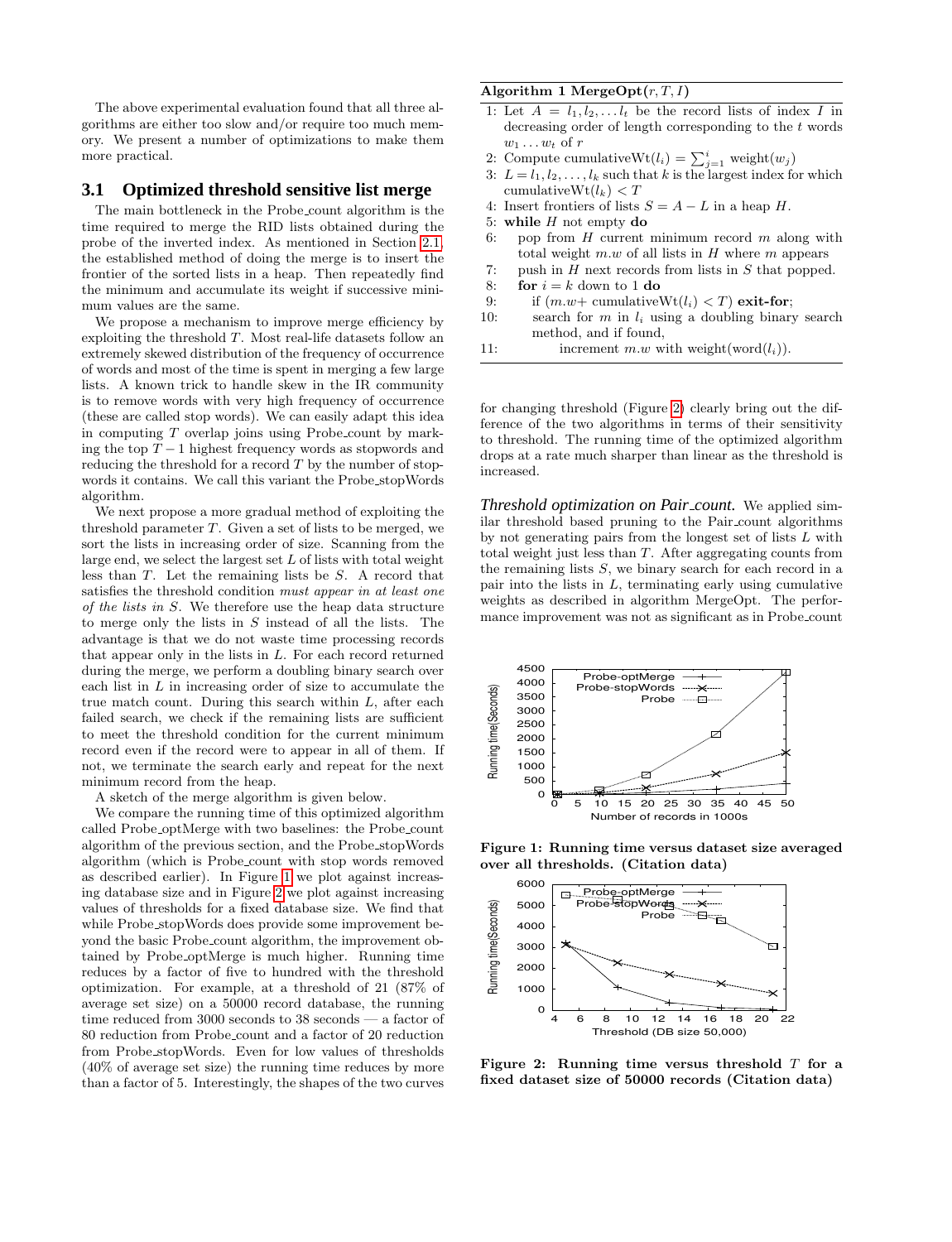

Figure 3: Citation data: Running time versus dataset size keeping  $T=21$ 



Figure 4: Citation data: Running time versus threshold  $T$  keeping dataset size = 50000

and the memory requirement continued to be a problem because of the large number of pairs materialized. The optimized Pair count algorithm could go upto 20,000 records (less than 10% of the total size of the citation dataset) on one gigabyte memory whereas the original one stopped at 10,000 records.

*Threshold optimization on Word Group.* We exploit the threshold-based optimization in Word Group as follows: using the set of large lists  $L$  as defined earlier, we modify the candidate generation phase so as to not generate wordgroups which only contains words in the list  $L$ . This is justified because the total weight of these words is  $\lt T$ . The average improvement in running time was only 20% with this optimization.

#### *3.1.1 Experimental Evaluation*

In Figures [3,](#page-4-0) [4,](#page-4-1) [5,](#page-4-2) and [6](#page-4-3) we show a comparison of the threshold optimized Pair count, Probe count, and Word Group algorithms for the citation and address datasets for changing threshold and database sizes. We found the optimized Probe count algorithm to be superior by almost an order of magnitude to the other two algorithms. For example, at 150,000 records and  $T = 21$  Probe count took 5 minutes whereas Word Group took 90 minutes. The only region where Word Group is better than Probe count is when the threshold  $T$  is equal to 5, which is  $20\%$  of the average record size. We do not expect joins with such low thresholds to be commonly deployed. For large absolute values of thresholds, for example  $T = 45$  in the address dataset, the gap between Word Group and Probe count is higher because larger number of possible combinations implies more redundancy amongst the itemsets. The plots for the Pair count algorithm are not visible in the graph because they only



<span id="page-4-2"></span><span id="page-4-0"></span>Figure 5: Address data: Running time versus dataset size keeping  $T=40$ 



<span id="page-4-3"></span><span id="page-4-1"></span>Figure 6: Address data: Running time versus threshold  $T$  keeping dataset size = 100000

completed for very small dataset sizes (20,000) records.

These experiments clearly show that the only practical option for set overlap joins is Probe count, both in terms of its memory and processing requirements. We propose a sequence of three further enhancements to the Probe count algorithm. For each new enhancements we establish empirically how much it improves running time given all prior enhancement.

## **3.2 Single pass build and probe**

The Probe count algorithm decouples the process of index creation and probing performing each of these over two different passes. When performing self-joins these can be integrated so that in a single scan of the data as each record is scanned we first probe into the index, merge matching record lists and output record pairs. Finally, we insert the record in the inverted index. In addition to reducing data passes, a key advantage of this approach is that each probe step will be performed on the partial list rather than the full list. This simple optimization reduces the running time by a factor of two to three on an average as shown in the graphs in Figures [7](#page-5-2) and [8](#page-5-3) where ProbeCount optMerge and ProbeCount online denote the methods without and with online probe respectively. Joins on the full citation data which previously took three hours, now completed in a little over an hour. This range of improvement is also explained analytically since now the merge cost becomes proportional to  $\sum_{w} n_w (n_w - 1)/2$  instead of  $\sum_{w} n_w^2$ .

## <span id="page-4-4"></span>**3.3 Pre-sorting data**

The merge time can be reduced even further by pre-sorting the records in decreasing order of the number of words in the record. This ensures that records with a large number of words get processed faster. Since the running time has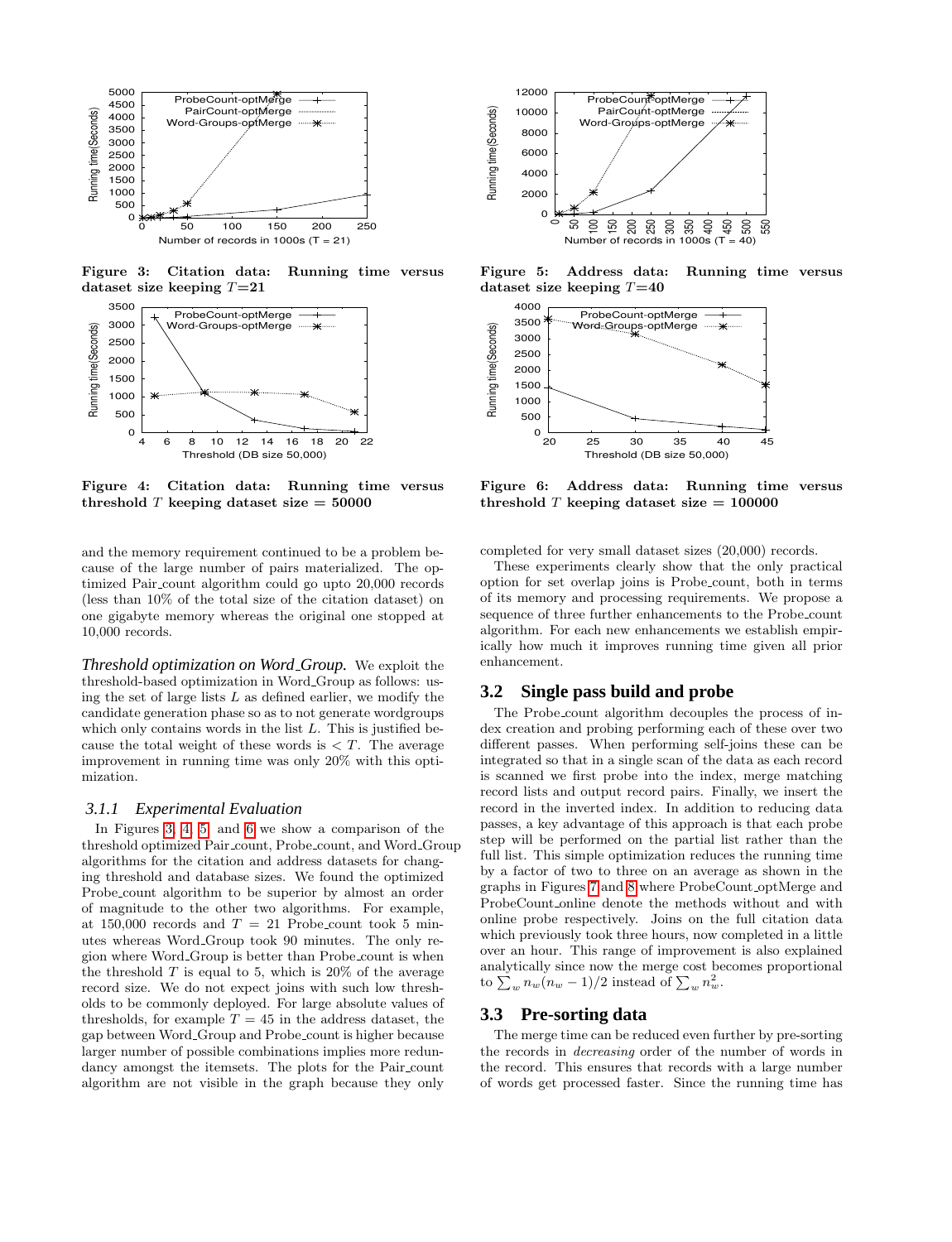a  $\log t$  factor, it helps to process long records (with large t) when the size of each RID-list in the index is smaller.

The sorting increases the number of scans but even after including this cost, we achieve upto a factor of two reduction in running time as shown in the graphs in Figures [7,](#page-5-2) [9,](#page-5-4) [8,](#page-5-3) and [10](#page-5-5) where ProbeCount-sort indicates the method with the sort optimization. Previously, processing the 250,000 records took slightly over an hour. This time reduces by half even after including the time to do the sort.

## <span id="page-5-1"></span>**3.4 Clustering related records**

Another strategy to reduce the size of the record lists in the index, is to cluster together records with highly overlapping words and store in the index pointers to these clusters of records instead of individual records. The clusters are dynamically discovered and maintained in the same sequential pass that updates the index. Each cluster  $c$  is associated with a disjoint set of records and appears in the inverted index corresponding to all words that appear in any of the records in  $c$ . When a new record  $r$  arrives, we perform the usual probe-merge operation over the index and get back a list of clusters  $C(r)$  each of whose union of words have T overlap with  $r$ . We need to follow this with a finer grained join over each record in the cluster. Each cluster maintains its own "word to record" inverted index. The record  $r$  then probes the indices of each cluster in  $C(r)$  and outputs matching record pairs. The next step is to assign  $r$  to one of the existing clusters if there is sufficient similarity or, create a new cluster. Finally, the inverted index is updated so that all new words in  $r$  correctly point to the cluster of  $r$ . In Section [4](#page-5-0) we will discuss details of the exact criteria used for assigning a record to a cluster.

The final algorithm that includes all four of the optimizations on Probe count is called Probe Cluster. Figures [7,](#page-5-2) [9,](#page-5-4) [8,](#page-5-3) and [10](#page-5-5) show the running time of the final Probe Cluster algorithm. The improvement obtained by this optimization will be highly sensitive to the number of high-overlap sets in the data. The citation dataset had lot more high-overlap sets than the address dataset. Hence we observe a greater improvement there.

The final Probe Cluster algorithm is almost two orders of magnitude faster than the original Probe count algorithm and more than an order of magnitude faster than the improve Probe stopWords algorithm.

# <span id="page-5-0"></span>**4. LIMITED MEMORY ALGORITHM**

The inverted index used in Probe count is of size proportional to the total words occurrences over all records. A wealth of techniques exist in IR [\[23,](#page-11-15) [19\]](#page-11-19) for compressing an inverted index. These would contribute to pushing the limit upto which we can hold the index in memory. However, for large enough data sizes, the available memory will be incapable of holding even the compressed index. Then the only viable option left is to partition the data. We propose how in such cases we can effectively and efficiently partition data into groups of related records.

Unlike in equality joins using partitioned hashing where a record can be assigned to just one partition, for set overlap joins a record would typically have to be assigned to multiple other partitions. The partitioning method used in [\[21,](#page-11-2) [18\]](#page-11-1) for handling set containment joins, is not applicable to our case since they heavily rely on the fact that every word in a joining record has to appear in the other record in a join.



<span id="page-5-2"></span>Figure 7: Running time versus dataset size averaged all thresholds (Citation data)



<span id="page-5-3"></span>Figure 8: Running time versus dataset size(average all thresholds, Address data)



<span id="page-5-4"></span>Figure 9: Running time versus threshold for dataset  $size = 50000$  (Citation data)



<span id="page-5-5"></span>Figure 10: Running time versus threshold for dataset size  $= 100000$  (Address data)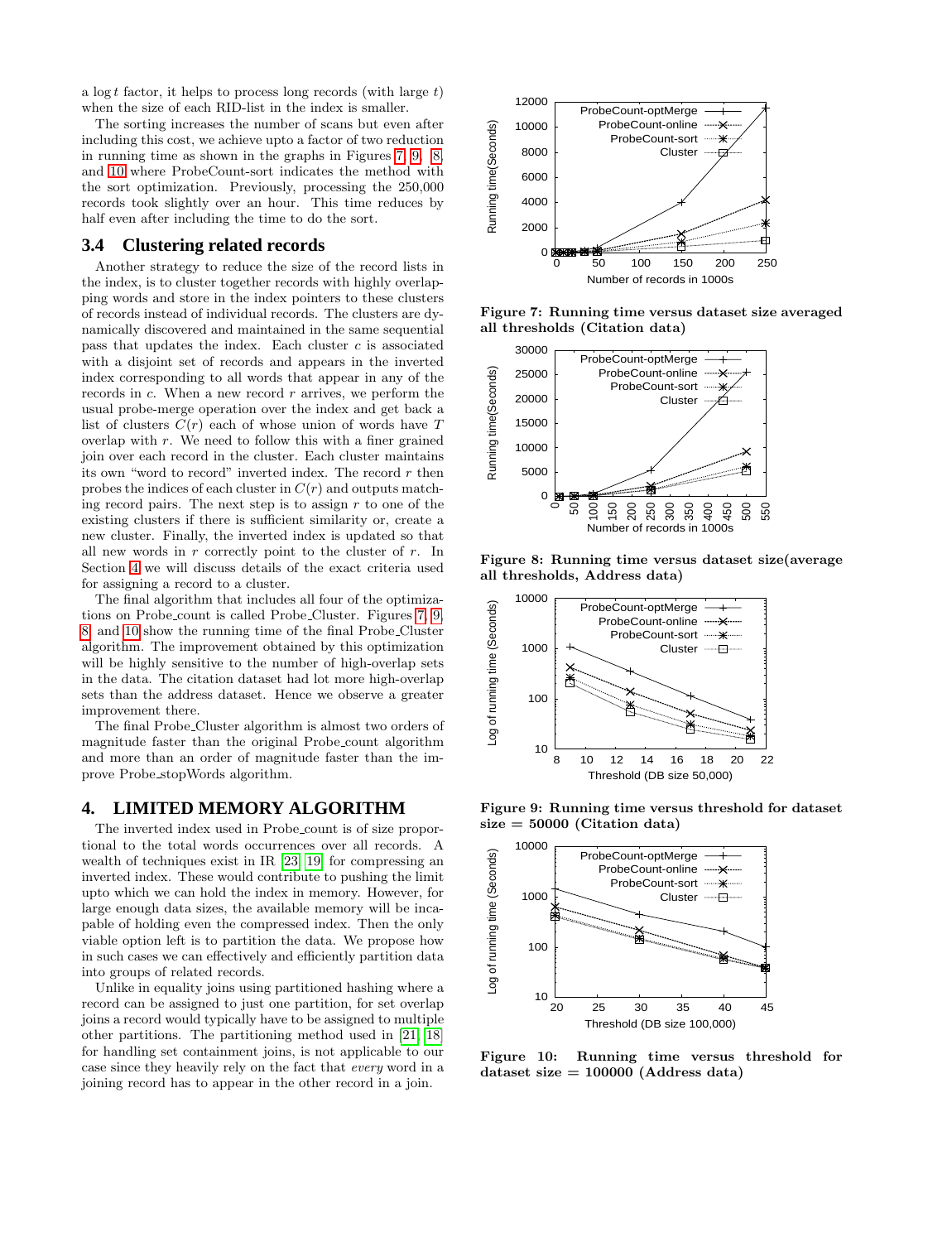A good partitioning strategy should minimize the number of partitions per record without making any one partition large. Designing such an efficient partitioning strategy can be extremely challenging. Simple approaches like creating a different partition for each word, gave terrible performance for two reasons. First, partitions of frequent words could be almost as large as the size of the original data. Second, the amount of work repeated across partitions could be high since a record would appear in as many partitions as there are words in it. We can address the first problem by partitioning large lists further on words until each list is small enough. We can address the second problem by compacting together highly overlapping partitions. Both of these optimizations are available by doing the partitioning using the Word Group algorithm of Section [2.3](#page-1-2) with a minimum support of S where S is the largest number of records that can be held in memory. However, experiments showed that even this advanced method of partitioning gave bad performance.

We now present a method that avoids these problems by partitioning data on as large a set of words as possible. In the first phase, a compressed form of the inverted index is used to create these partitions of highly related records. The index can be compressed to fit in any available amount of memory, so that when sufficient memory is available, the method just reduces to the Probe Cluster method discussed in section [3.4.](#page-5-1) Then, in the second phase we create finer grained indices over subsets of partitions that fit in memory and perform the joins. We elaborate on the two phases of the algorithm next.

## **4.1 First phase: data partitioning**

Assume that in a preprocessing sequential pass over the data we have estimated various statistics like the total number of records N and the size of the full record-level inverted index in terms of the number of word occurrences W. Let the available memory be capable of holding only an index of size  $M$  and  $M < W$ .

In the first phase we construct a compressed inverted index of size no more than  $M$ . This index is simultaneously used to create partitions of the data. The inverted index can be compressed to fit in the available main memory in one of two ways:

- 1. Grouping together words with several overlapping records so that the number of word entries is reduced
- 2. Grouping together records with several overlapping words so that the length of the record list attached with a word is reduced

The first kind of groups on words can be created in one pass of the data by storing with each word a MinHash signature of the RIDs in that word (as discussed in Section [2.3\)](#page-1-2) and then merging together related words. We observed that in most data sets although the number of words reduces sufficiently, this does not result in significant reduction in index size because the larger lists did not overlap enough. The error in merging unrelated large word lists, leads to bad partitioning decisions causing overall performance to deteriorate. We will therefore not discuss this method of compressing an index any further.

In contrast, the second kind of groups on records proved much more effective in compressing the index at varying levels of detail while retaining enough information to do good partitioning. We next elaborate on how these record clusters are created in an online manner.

Based on the statistics collected from the preprocessing step, we determine  $N_q$  the maximum number of clusters that the first pass inverted index can hold and  $N_R$  the maximum number of records that can be held per cluster. We estimate  $N_g$  as  $\frac{N \times M}{W}$ . Also, we fix  $N_R = N_g$  under the assumption that  $M \ge \sqrt{W}$ . If this is violated, we can easily extend the algorithm to do recursive partitioning.

Now we scan the data sequentially. For each record r currently scanned we perform the following steps:

- 1. Find all clusters  $J(r)$  with which word overlap is  $\geq T$ . This is the normal probe step of the Probe Cluster algorithm. Record  $r$  needs to be joined with each cluster in  $J(r)$  in the second stage.
- 2. Choose a home cluster  $h(r)$  to which r should belong. The home cluster could be either an existing cluster with high enough word overlap and size  $\leq N_R$  or, a new cluster provided the number of clusters is  $\leq N_G$ . Section [4.1.1](#page-6-0) provides details of how this search for the home cluster is done efficiently without comparing a record explicitly to each existing cluster.
- 3. Insert in the index all new words in  $h(r)$  due to the inclusion of r to  $h(r)$ .
- 4. Append to a disk store this record's partitioning information consisting of  $r, J(r), h(r)$ .

In this phase the only information maintained in memory is the compressed inverted index and a count of the number of records in each cluster. The output of this step is a file containing for each record, the set of other clusters with which it needs to be joined and a cluster to which it is assigned.

#### <span id="page-6-0"></span>*4.1.1 Finding the most similar cluster using the optimized inverted index*

We define a similarity value between a record and a cluster and attempt to assign  $r$  to the most similar cluster. The challenge here is to find the best cluster without explicitly computing similarity with each of the existing clusters. We can define the similarity between a record  $r$  and a cluster c in a number of ways. Consider a simple definition as the number of common words between r and c.

We first show how with this definition we can efficiently adapt the probe-merge step of the inverted index to find the most similar record. The MergeOpt algorithm for merging strongly exploits the fact that we do not need to ever produce record pairs with overlap less than  $T$ . When memory is limited we might need to assign a record to a cluster even when the overlap is less than  $T$ . We show how to adapt the probe method without sacrificing its huge gain.

Initially, we start the probe with a very low threshold (say  $20\%$  of T), then as we find a matching cluster c of size  $\langle N_R \rangle$  and overlap  $0 \leq T$ , we increase the threshold to O. Dynamic increases of thresholds can be efficiently handled in MergeOpt because that just implies that some lists would be removed from the heap and put in the direct search list. Thus, each subsequent cluster returned by MergeOpt will have an overlap either greater than T or no less than the threshold of all previous clusters.

We showed how a single index probe can return all clusters with which  $r$  has to be joined and find the most similar cluster even if its overlap is  $\langle T \rangle$ .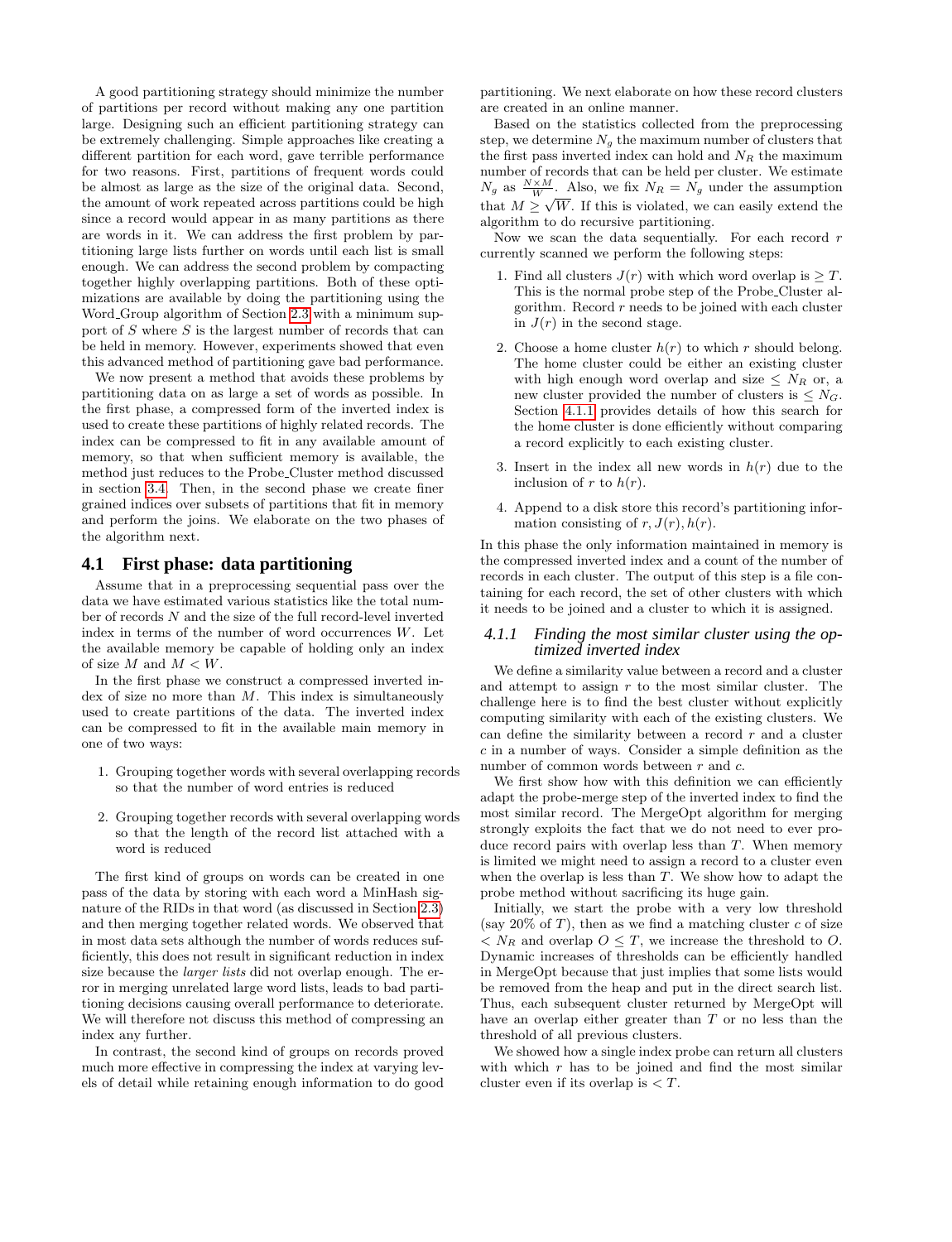We use a similarity function that is slightly better than overlapping word count. We compute similarity as the ratio of the overlap size to the union size in the two sets. This prevents large clusters from getting too large too fast. For this measure, we update the threshold to be the average of the previous threshold and the current overlap O when it is  $\leq T$ .

If the highest similarity of a record to the available clusters is lower than a similarity threshold value and the maximum number of clusters is still not reached, we create a new cluster. We fix the similarity threshold using a probability calculation derived from the average number of records desired per cluster and the average number of words per record. However, we do not go over the details of this estimation because of lack of space.

Algorithm 2 ClusterMem $(D, T)$ 

Estimate  $N_g$ ,  $N_R$  in one sequential pass of data D (optional) External sort data D by decreasing record length

Initialize index  $I$  and the cluster set  $Cs$  to be empty {First stage: data partitioning}

for each record  $r$  in  $D$  scanned sequentially do

Probe  $I$  to find clusters with increasing similarity to  $r$ and clusters  $J(r)$  with  $\geq T$  overlap. Choose from these the highest similarity cluster of size  $\langle N_R \rangle$  as the home cluster  $h(r)$ .

if similarity $(r, h(r))$  < similarity threshold and  $|Cs|$  <  $N_g$  then

create a new cluster  $h(r)$  with r.

Insert new words in  $h(r)$  in I

Append identifier of  $r, h(r), J(r)$  to disk store pInfo.

{Second stage: Finer joins}

Partition  $Cs$  into batches  $Cs_1 \ldots Cs_k$  such that full index of clusters in each batch will fit in memory.

Divide entries in pInfo based on the  $k$  different partitions  $\text{pInfo}_1 \dots \text{pInfo}_k$  on disk

for each partition  $Cs<sub>i</sub>$  do

Initialize index  $I_c$  for each cluster  $c \in Cs_i$ for each record entry  $r$  in pInfo<sub>i</sub> do read record  $r$  from the database  $D$ join r with each  $c \in J(r) \cap Cs_i$  by probing index of c

if  $h(r) \in Cs_i$ , insert r in index of  $h(r)$ 

# **4.2 Second phase: finer grained joins**

In the second phase, we go over the partitioning information present on disk to efficiently perform the finer grained joins between records and clusters. For each cluster we need to create an in-memory inverted index over all records in this cluster and simultaneously probe it using all records with which it is supposed to join. We perform this in batches of clusters whose indices can fit together in memory.

After the first phase, we use the clustering information in memory to define these batches based purely on the total number of records in that cluster. Next we go over the partitioning file and break it up into batches that will be handled together. We go over each batch in turn, as a new record key is encountered we fetch the corresponding record from the database. For all clusters in the current batch with which it joins, we probe the index, perform the join and return the record pairs. Finally, if its home cluster is in the current batch, we insert it into the respective index.

We call this ClusterMem and is described in Algorithm 2.

*Efficient disk I/O.* The various file I/Os performed in the partitioning algorithm are optimized for sequential performance. When creating the partitions in the first phase, we perform only appends on the partition file pInfo. We store in pInfo only identifiers for records and clusters rather than the entire record. So, the file is not expected to be very large. In the second phase, this single file is partitioned across batches. Finally, for each batch the data records within a batch are fetched in the order in which they were scanned in the first phase. This makes the database probe efficient. We do not recommend storing the entire record in the partitioning file of each batch because unlike in normal hashing, the same record could still be spread across multiple batches. This might cause the database to be replicated across different batches.

## **4.3 Experimental evaluation**

We use the datasets of Section [2.4](#page-2-2) to show how our limited memory algorithm adapts to varying amounts of available main memory for the index. In Figure [11](#page-8-0) we show the running time of ClusterMem with increasing amount of available memory  $M$ . For the citation dataset, as we decrease the amount of available memory by a factor of 5, running time increases only by a factor of 1.5. Further reducing memory by a factor of 50, increases running time only by a factor of 2. Similar behaviour is observed for the address dataset. For example, the full address dataset with 500,000 records and a threshold of 40 required storage of 20 million word occurrences in the inverted index and consumed about 2 gigabytes of memory when computed in a single pass. In the limited memory version with partitioning and the wordpairs restricted to 2% of the total word pairs, the memory consumed was less than 100 megabytes and the running time slightly over two times the one-pass version.

# <span id="page-7-0"></span>**5. EXTENDING TO OTHER JOIN PREDI-CATES**

We show how our final Probe Cluster algorithm can be extended to handle join predicates other than those of the form "weighted set overlap  $> a$  fixed threshold  $T$ ". Examples of such functions are, Jaccard coefficient, cosine similarity on TF-IDF scores, and edit distance. The basic Probe count algorithm without any of the optimizations is easily adapted to each case. The challenge is in making sure the various optimizations that lead upto the final Probe Cluster algorithm can be exploited equally effectively for these other join predicates. In addition, we want to explore any new optimizations that are possible for these similarity predicates.

We cast the Probe Cluster algorithm in a general framework that can be customized to the various similarity functions arising out of various ways of measuring partial overlap between the two sets. We present the general framework first and in Section [5.2](#page-9-0) show how to customize these for different similarity functions. The framework can be defined in terms of the following three subroutines that will be specialized differently for each similarity predicate.

*Word match score.* The score that a match of a word contributes to the overall similarity of a record pair, is sometimes a function of the record instead of being a constant for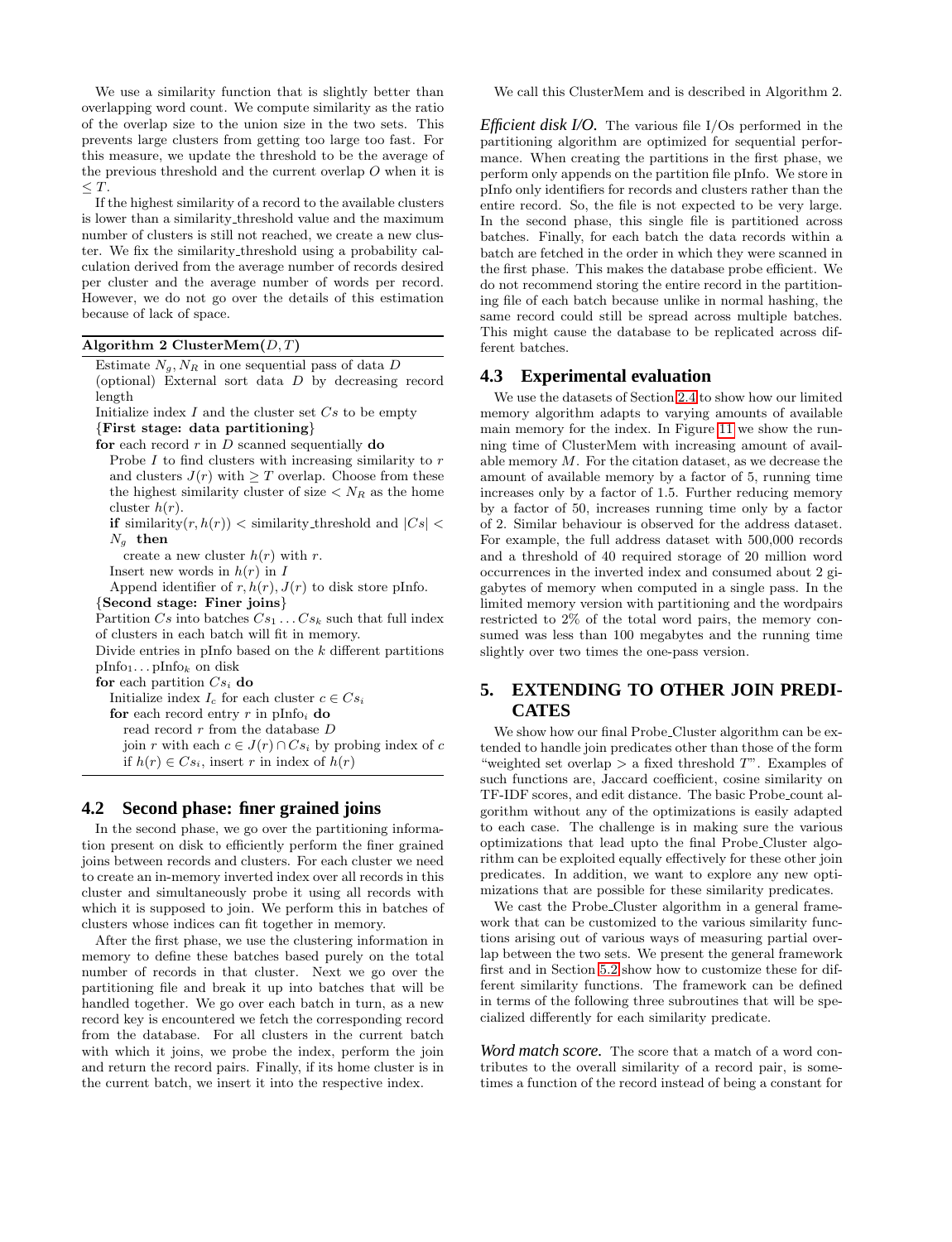

<span id="page-8-0"></span>Figure 11: Running time versus index size for different data sizes and thresholds. The first two graphs are on the citation dataset and the last on the Address data.

each word. So in the general framework we have a scoring function of the form  $score(w, r)$  for each word w, and record r. When a record pair  $(r, s)$  match on a word  $w_i$  we increment match amount by  $score(w_i, r) \times score(w_i, s)$ . Instead of a product of the scores any other function can also be easily supported. We assume a product for simplicity.

*Threshold.* In the general framework the threshold is a function of the scores attached with a record pair  $r, s$  instead of being restricted to be a constant value. We define the score of a record  $r$  as

<span id="page-8-2"></span>
$$
||r|| = \sum_{w \in r} \text{score}(w_i, r)^2.
$$
 (1)

We allow the threshold function (denoted by  $T(r, s)$ ) to be any non-decreasing function of  $||r||$  and  $||s||$ . Our goal then is to return all record pairs such that

<span id="page-8-1"></span>
$$
\sum_{w \in (r \cap s)} score(w, r) \times score(w, s) \geq T(r, s)
$$
 (2)

*Additional Filters.* Based on the form of the threshold and score functions above, specific similarity joins can identify additional filter predicates filter $(r, s)$  that can help eliminate pairs of records  $r$ , s before finding the set of words that are common between them. These filters can be applied in a number of ways. The simplest option is to apply the filter in the MergeOpt algorithm (Section [3.1\)](#page-3-2) at the time a record is inserted in the heap  $H$ . We discuss other alternatives in Section [5.3.](#page-9-1)

## **5.1 Optimized Probe count in the general framework**

In this section we cast the optimizations that led up to the Probe Cluster algorithm in terms of the above general framework.

## *5.1.1 Optimized list merging*

We first show how we can adapt the MergeOpt algorithm of Section [3.1](#page-3-2) to perform the threshold sensitive merge even when the threshold and word weights are not constants. The inverted index I now stores the  $score(w, r)$  with each RID r in the list  $l_w$  corresponding to word w. The first step of MergeOpt that is affected is the splitting of the RID-lists into sets  $L$  and  $S$  such that any record  $s$  that meets the join condition of Equation [2](#page-8-1) with  $r$  will appear in  $S$  and  $L$  will be as large as possible. For this we associate with each list  $l_w$  a score $(w_i, I)$  precomputed as:

$$
score(w_i, I) = \max_{s \in I} (score(w_i, s))
$$
\n(3)

This score of each list can be maintained incrementally as the index is constructed since it does not depend on the probe record r.

We estimate the smallest possible threshold value with  $r$ on the current set of records in the index  $I$  as

$$
\mathsf{T}(r,I) = \min_{s \in I} \mathsf{T}(r,s)
$$

We can exploit the monotonic nature of  $T()$  and maintain with each index just a single minimum record score defined as  $minS = min_{s \in I} ||s||$ . Thus,  $T(r, I) = T(r, minS)$ . Now, we can choose  $L$  as the largest set of lists which meet the condition  $\sum_{w \in L} score(w, r) \times score(w, I) \lt T(r, I)$ . The modified MergeOpt algorithm in terms of these generalized parameters is given next. Note that in the early termination step 9, we use the more accurate threshold  $T(r, m)$  instead of  $\mathsf{T}(r, I)$ .

#### Algorithm 3 MergeOpt $Gen(r, T(), I, score())$

- 1: Let  $A = l_1, l_2, \ldots l_t$  be the record lists of index I in decreasing order of length corresponding to the  $t$  words  $w_1 \ldots w_t$  of r
- 2: cumulative $\text{Wt}(l_i) = \sum_{j=1}^{i} \text{score}(w_j, r) \text{score}(w_j, I)$
- 3:  $L = l_1, l_2, \ldots, l_k$  such that k is the largest index for which cumulative $Wt(l_k) < T(r, I)$
- 4: Insert frontiers of lists  $S = A L$  in a heap H.
- 5: while  $H$  not empty do
- 6: pop from  $H$  current minimum record  $m$  along with total score  $m.w$  of all lists in  $H$  where  $m$  appears
- 7: apply filter $(r, n)$  before pushing in H a next record n from lists in S that popped.
- 8: for  $i = k$  down to 1 do
- 9: if  $(m.w + \text{cumulativeWt}(l_i) < T(r, m))$  exit-for;
- 10: search for m in  $l_i$  using a doubling binary search method, and if found,
- 11: increment m.w with  $score(w_i, r)score(w_i, s)$ .

## *5.1.2 Sorting criteria*

In Section [3.3](#page-4-4) we showed the benefits of pre-sorting records before insertion in the index such that longer records are processed earlier. In the general framework, the corresponding trick is to sort records in decreasing order of their score as defined in Eq [1.](#page-8-2) This order becomes all the more important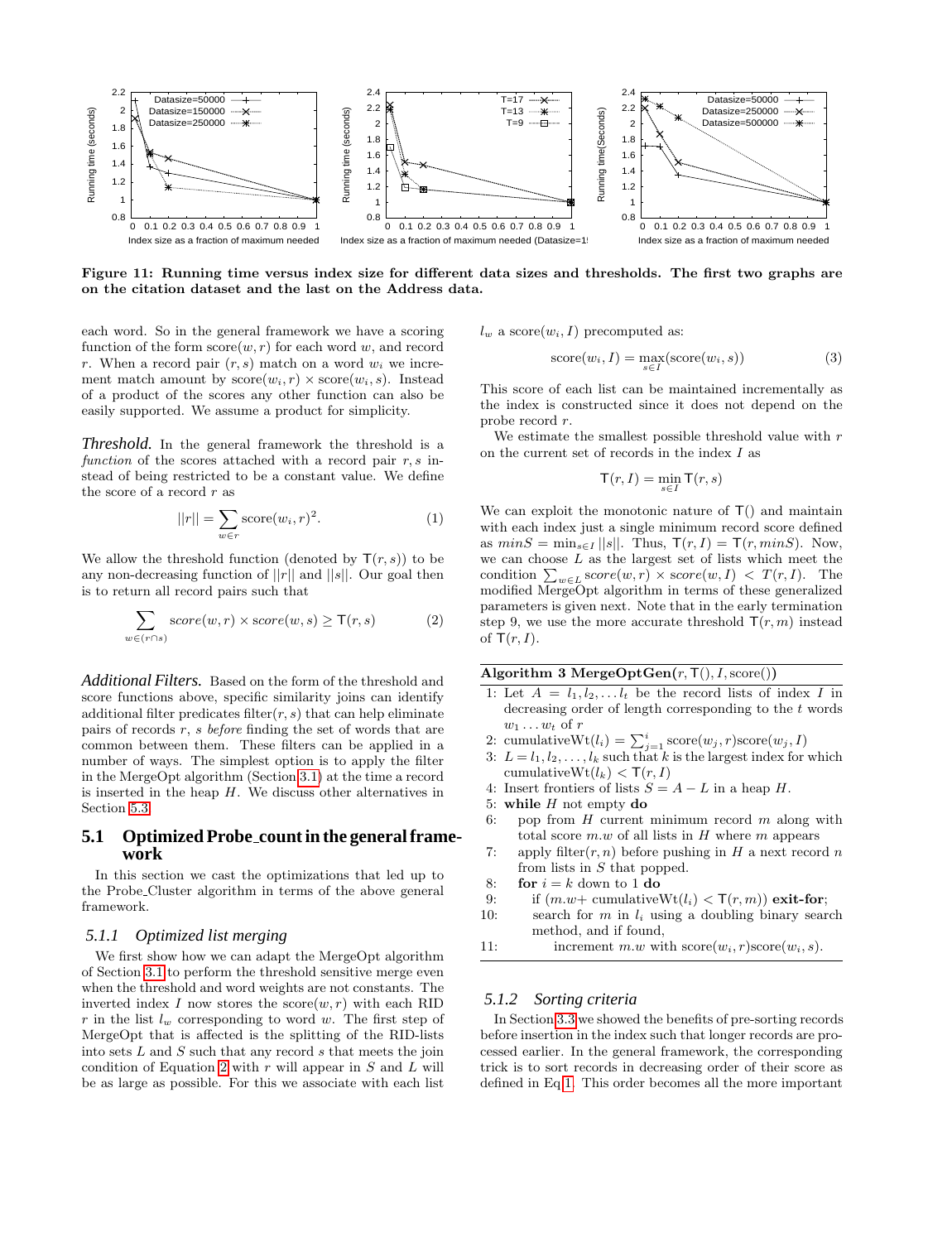in the general case of non-constant thresholds because it implies that the threshold  $T(r, I)$  will remain high for a longer duration resulting in even better performance of MergeOpt.

#### *5.1.3 Cluster summary when clustering related records*

In Section [3.4](#page-5-1) and Section [4](#page-5-0) we proposed storing clusters of records in the inverted index. In the general case, we need to store additional statistics with each cluster so that if a record  $r$  joins with any record in a cluster  $C$ , then  $r$ will satisfy the join condition with  $C$ . With each cluster we store an overall score to be used for calculating thresholds as  $||C|| = \min_{s \in C} ||s||$  and with each cluster-word pair, we store a value of score calculated over records in the cluster as

$$
score(w, C) = \max_{s \in C} score(w, s).
$$

### <span id="page-9-0"></span>**5.2 Example predicates**

We proceed by going over a list of alternative join predicates and for each discussing how to fit in the above optimization framework.

## *5.2.1 Jaccard coefficient*

The Jaccard-coefficient expresses the similarity between two sets  $r$  and  $s$  as the ratio between the number of words in the intersection of  $r$  and  $s$  and the number of words in the union of  $r$  and  $s$ . The join predicate is of the form Jaccardcoefficient $(r, s) \geq f$  where f is a fractional value. We show how this predicate fits in the framework above.

#### *Word match score.*  $score(w, s) = 1$ .

*Threshold.* We need to find the largest  $T(r, s)$  such that if Jaccard $(r, s) = \frac{|r \cap s|}{|r| + |s| - |r \cap s|} \geq f$ , then  $T(r, s) \leq |r \cap s|$ . Rewriting we get

$$
|r \cap s| \ge \frac{|r| + |s|}{1 + 1/f} = T(r, s)
$$

*Additional Filters.* A filter condition that is applicable in this case is that the ratio of the number of words between the two sets should be  $\geq f$ , that is, we can filter all pairs r, s where  $\min(\frac{|r|}{|s|}, \frac{|s|}{|r|}) < f$  before checking for common words between the two.

We can easily extend this to the weighted case where each word is associated with a weight and the intersection and union is on the weighted words.

## *5.2.2 Cosine similarity on TF-IDF scores*

In this case, each word  $w$  in a record  $r$  has a weight that is inversely proportional to  $w$ 's frequency in the input data corpus and directly proportional to its frequency in  $r$ . The exact function can take various forms: one popular variant is to express the TF-IDF score of a word  $w$  in a set  $r$  as

TF-IDF
$$
(w,r) = (1 + \log fr(w,r)) \log(1 + \frac{N}{fr(w)})
$$

where N is the number of records,  $fr(w)$  indicates the total frequency of the word over all sets. The motivation is to give more weightage to terms that occur rarely in the entire dataset but frequently in a set. This measure is popularly used in information retrieval for measuring the relevance of a document (viewed as a multiset of words) to a query (viewed as a set of words). Each document is then represented as a vector on words with the weight of the word forming the coordinate. The cosine of the angle between the two vectors is the similarity. Thus, the similarity between two documents  $s$  and  $r$  is defined as the dot product of the TF-IDF vectors divided by the norm of the vector for each set.

$$
cosine(r, s) = \frac{\sum_{w} \text{TF-IDF}(w, r). \text{TF-IDF}(w, s)}{||r|| ||s||}
$$

where norm of a vector

$$
||s|| = \sqrt{\sum_{w} \text{TF-IDF}(w, s)^2}
$$

The join predicate is of the form  $cosine(r, s) \ge f$  where f is a fraction.

*Word match score.* In this case, the weight of each word is also dependent on the record in which it appears and is defined as

$$
score(w, s) = \frac{TF\text{-IDF}(w, s)}{||s||}
$$

*Threshold.* The threshold  $T(r, s) = T(r, I) = f$  is independent of record pair.

For this function  $L$  will consist of lists that are both large and have low weightage. This is because the IDF scores of each word is inversely proportional to the number of records that contain it. Therefore, this optimization will be even more effective for TF-IDF matches than unweighted record match.

#### *5.2.3 Edit-distance*

Edit distance is hard to evaluate exactly without a quadratic comparison of pairs. However, as pointed in [\[11\]](#page-11-8) there are several simpler conditions that all pairs within  $k$  edit distance should satisfy. For two strings r, s if edit-distance  $(r, s)$  < k then,  $|length(r) - length(s)| \leq k$ , and if  $n_{12}$  denotes the number of matching q-grams between the two strings, then  $n_{12} \geq max(length(r), length(s)) - 1 - q(k - 1).$ 

The q-grams match predicate can be easily computed by treating each string as the set of q-qgrams in it and then performing a set-join.

*Word match score.*  $score(w, s) = 1$ .

*Threshold.*  $T(r, s) = \max(length(r), length(s)) - 1 - q(k -$ 1) and  $T(r, I) = T(r, m)$  where  $m = \operatorname{argmin}_{s \in I} \operatorname{length}(s)$ , the shortest record.

*Additional Filters.* The filter condition that is applicable between two records r and s is that  $|length(r)-length(s)| \leq$ k.

## <span id="page-9-1"></span>**5.3 Efficient evaluation of filters**

All the filter conditions we presented above can be expressed as range conditions of the form  $|l(r) - l(s)| \leq k$ where  $l()$  is any ordered property of the record. In the case of Jaccard coefficient,  $l(r)$  was log of the number of words in r and k was  $log(f)$ . In the case of edit-distance,  $l(r)$  was the length of the string.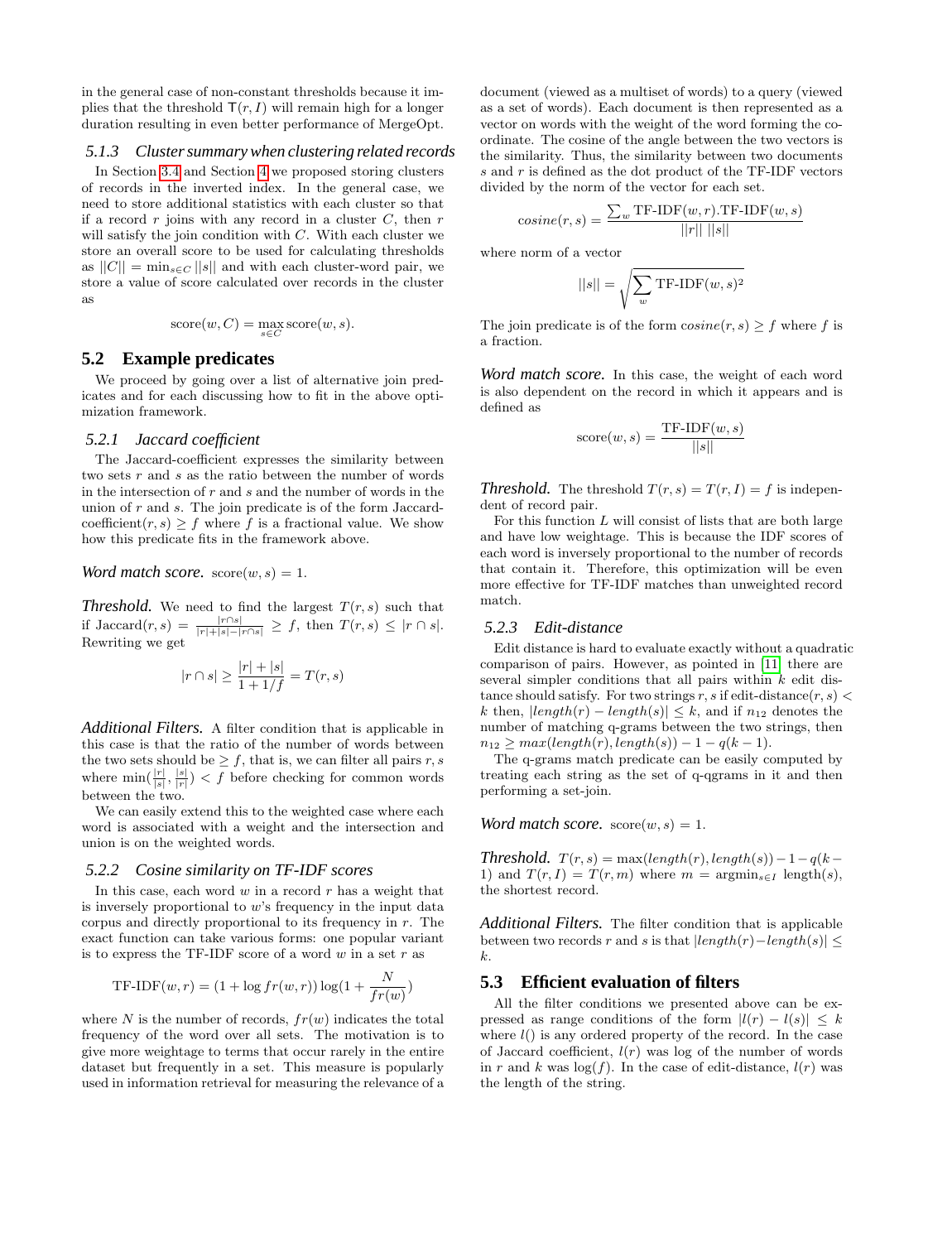The simplest option is to apply the filter in the MergeOpt algorithm (Section [3.1\)](#page-3-2) at the time a record is inserted in the heap  $H$ . A second option is to range partition the records into possibly overlapping sets of records such that all record pairs that satisfy  $|l(r)-l(s)| \leq k$  are together in at least one partition. Then invoke the Probe Cluster algorithm on each partition. This option is only useful when the spread of l values is such that it is possible to create partitions without too much overlap.

The range filter can be thought of as a band join for which efficient algorithms exist in the database literature [\[10,](#page-11-20) [16,](#page-11-6) [20\]](#page-11-7). However, these methods produce as output pairs of records whereas our goal is to create large partitions on which we can invoke the  $T$  overlap join algorithms. We next present three algorithms for creating such partitions.

*Simple.* A simple algorithm is to first sort the records on  $l$ (). Then scan the sorted data to grow a window of records as long as the first record in the window is within range  $k$ of the current record scanned. If not, output the current window as a partition and mark the start of a new window by finding the next record in the window that is within range r of the current record.

This method outputs a huge number of overlapping records between adjacent windows. Often merging adjacent windows that have significant overlap is better even if it introduces some extra pairs that are outside the range constraint. We propose a greedy algorithm for this merge.

*Greedy.* In the above algorithm delay the output of a window  $w_{prev}$  until the following window  $w_{curr}$  is found. Then, merge the two adjacent window-groups  $w_{prev}$  and  $w_{curr}$  if that will lead to a smaller total join cost than leaving them as two separate partitions. This algorithm is not guaranteed to find the most compact partitioning.

*Optimal.* The optimal grouping can be found using a dynamic programming algorithm on the windows of the simple algorithm as follows: Let  $w_1 \ldots w_n$  denote n adjacent overlapping windows. Draw a weighted graph with nodes consisting of each window and a start node  $w_0$ . The weight of edge  $(i, j)$  between  $w_i$  and  $w_j$  is the join cost of the partition formed by merging windows  $w_{i+1} \ldots w_i$ . The shortest path between nodes  $w_0$  and  $w_n$  corresponds to the most efficient partitioning. This algorithm is computationally more expensive than the previous two but the better quality clusters lead to significantly reduced aggregation time.

In none of our datasets and similarity predicates did the partitioning option prove to be better than the simpler option of evaluating the filter at the time of list merging. However, this could be useful when the spread in the  $l()$  values of records is very large.

## **5.4 Experimental evaluation**

We establish that our generalization of the various join predicates is effective by performing the following experiments. We compare the running time of the different join predicates as a function of the number of matched pairs output for a fixed input database size. If the running time for a fixed size of output pairs is the same, irrespective of the join predicate used to produce it, then we have evidence that we are able to optimize these more complicated join predicates at least at the same level as the simpler fixed overlap predi-



<span id="page-10-1"></span>Figure 12: Running time as a fraction of output size for two different input data sizes: 50,000 (top) and 20,000 rows (bottom).

cate. Figures [12](#page-10-1) show such graphs for three join predicates: intersect-size, Jaccard coefficient, and TF-IDF based cosine scores. Each graph was generated for a fixed size of the dataset and with changing values of threshold giving rise to different number of output pairs. We observe from the graph that the running times of the three functions are within a factor 20-30% of each other.

# <span id="page-10-0"></span>**6. RELATED WORK**

Existing algorithms for set joins in the database literature are limited to strict containment [\[21,](#page-11-2) [15,](#page-11-3) [18,](#page-11-1) [17\]](#page-11-0), equality [\[17\]](#page-11-0) and non-zero overlap joins [\[17\]](#page-11-0). The main techniques proposed in earlier work: signatures [\[15\]](#page-11-3), partitioning [\[21\]](#page-11-2) and adaptive partitioning [\[18\]](#page-11-1) critically depend on the exact containment property and do not extend to partial overlap predicates.

There is extensive related work in the IR community on designing efficient methods for indexing and compressing text data [\[23\]](#page-11-15) viewed as a set. The primary focus there is to efficiently answer keyword queries using optimized inverted indices. Our best performing algorithms are based on the same indexing method. Our contribution is in adapting these for joins for which related work is limited. For instance, the idea used in our MergeOpt algorithm for processing lists in increasing order of length is also deployed in IR when intersecting lists for answering conjunctive queries. Our contribution is in extending these to do list merging for T overlap matches, a problem harder than list intersection. The extensive techniques developed in IR for compressing an in-memory inverted index would be useful in our case too. The partitioning method we have developed are orthogonal to these compression techniques. There is also work in IR for constructing disk-resident inverted indices under limited